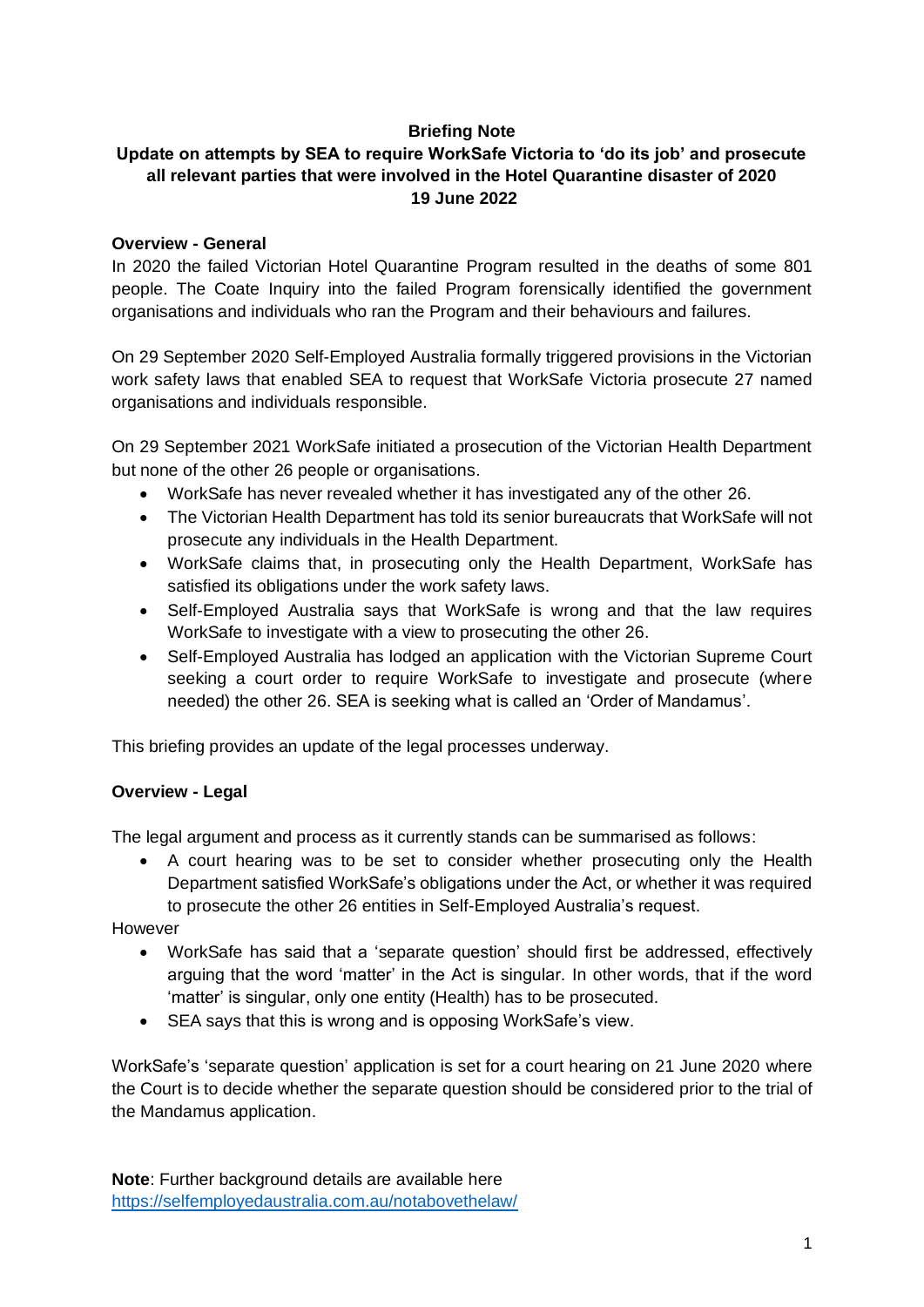# **Legal detail**

The following provides some level of detail on the legal processes and arguments.

### What SEA seeks (Judicial Review Application - Orders of Mandamus)

On 14 February 2022 SEA filed its originating motion for judicial review for orders of mandamus requiring WorkSafe to:

- comply with its obligations under section 131 of the *Occupational Health and Safety Act 2004* (Vic) by investigating the matters referred to it in relation to the Hotel Quarantine Program;
- give reasons why it is not prosecuting the remaining 25 individuals and entities referred to it by SEA in relation to the Hotel Quarantine Program; and
- refer the remaining matters not yet the subject of prosecution in relation to the Hotel Quarantine Program to the Director of Public Prosecutions.

In other words, the Judicial Review Application is asking the Supreme Court to require WorkSafe to do its job properly and to comply with its obligations pursuant to section 131 of the Act.

### First Directions Hearing 9 March 2022

A directions hearing was held in relation to the Judicial Review Application.

- At the hearing, a Judicial Registrar made consent orders setting out a procedural timetable. This included timelines for filing of written submissions.
- SEA's legal counsel noted an intention to subpoena around 20 witnesses.
- A further directions hearing was listed for 27 July 2022 where a final court hearing date would likely have been set.

The orders also allowed WorkSafe to file an application for a 'separate question' by 23 March 2022. This meant the timetable would be altered.

(Separate questions are questions which are answered prior to a trial. They deal with issues which, if determined in favour of the applicant for the separate question, could lead to the resolution of the matter without the need for a trial.)

## Separate Question Application – Filed 23 March 2022

WorkSafe filed and served an application for the hearing of a separate question (that is, effectively whether 'matter' in s 131 is singular or plural). This meant that a new timetable had to be drawn up and was agreed to just for the Separate Question Application.

As a result, a court hearing is to take place on 21 June 2022. At this hearing the court will decide if a separate question trial should occur. It is not clear whether a determination of this issue will take place on 21 June or be scheduled for a later date, adding further possible delays to the proceedings.

This has therefore delayed the main trial (the Judicial Review Application).

- SEA's view is that WorkSafe has brought the Separate Question Application to avoid or delay the Supreme Court conducting a careful review of what investigations WorkSafe actually did carry out in relation to the Hotel Quarantine Program.
- No detail of WorkSafe's investigation has been provided to date.